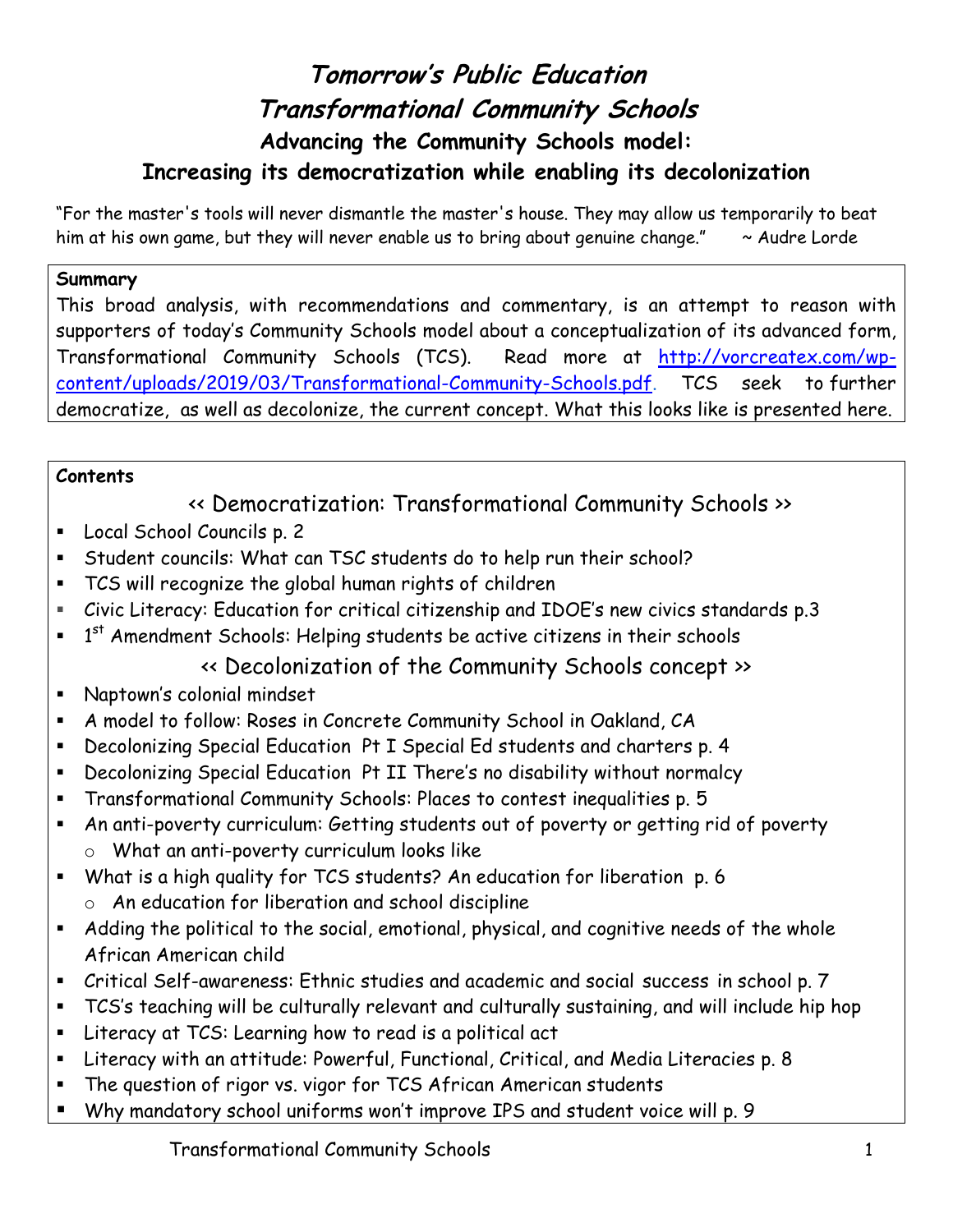## **<< Democratization: Transformational Community Schools >>**

To the extent that charter schools/Innovation schools have boards that are selected not elected, to the same extent our very own Community Schools concept must counter that image and policy. TCS is that counter-narrative.

So, to the extent TCS is proposed as an even more democratic option to the Community School model, an authentic and fully democratized TCS becomes an even better option to charters and Innovations for families. This is true for those who see TCS as democracy's laboratory, democracy's finishing school, preparing students for critical citizenship.

Indy's TCS will be under the auspices of the IPS school board; and, this is a situation where we will be dealing with the fox that's guarding the charter and Innovation hen house. Nonetheless, we have to put forth a concept that is democratic via school/community board elections.

## **Local School Councils**

What is being proposed here is that each TCS has a Local School Council (LSC): 4 parents, 2 community members, 1 non-teacher representative (e. g., school secretary, janitor, food service worker), 2 teachers, 1 student, and the principal.

Each is selected the first year. The 2 $^{\sf{nd}}$ -year members, except the principal, are chosen through community-wide/school-wide elections which then take place every 2 years.

The LSC hires/fires the principal, and has say over the school's budgets, policies, and curriculum. See Chicago's LSC program: [https://www.cps.edu/about/local-school-councils/.](https://www.cps.edu/about/local-school-councils/)

To iterate, we who critique charters/Innovation schools for not being democratic, must provide an advanced democratic school example.

#### **Student Councils**

As well, to the extent charters/Innovations have no viable student councils, TCS will have student councils. The UK has had them for years in every elementary, middle school, and high school: [https://home.smartschoolcouncils.org.uk/.](https://home.smartschoolcouncils.org.uk/)

Here each TCS will ask: **What can our student do to help run their school?** TCS staff and students can be put in contact with staff/students in UK schools.

# **TCS will recognize the Global Human Rights of Children**

TCS will recognize the global human rights of its students. Although the US is 1 of 3 out of 197 countries not signing the UN Convention on the Rights of the Child (UNCRC), TCS will organize to prepare, over time, a TCS version of the UNCRC.

It will be recognized by TCS staff, faculty, administration, and board, validating that each student has global human rights and so each student will know they have global human rights which are recognized by their community, peers, and school adults.

- [https://www.savethechildren.org.uk/what-we-do/childrens-rights/united-nations](https://www.savethechildren.org.uk/what-we-do/childrens-rights/united-nations-convention-of-the-rights-of-the-child)[convention-of-the-rights-of-the-child](https://www.savethechildren.org.uk/what-we-do/childrens-rights/united-nations-convention-of-the-rights-of-the-child).
- <https://www.ascd.org/el/articles/educating-children-in-a-socially-toxic-environment>.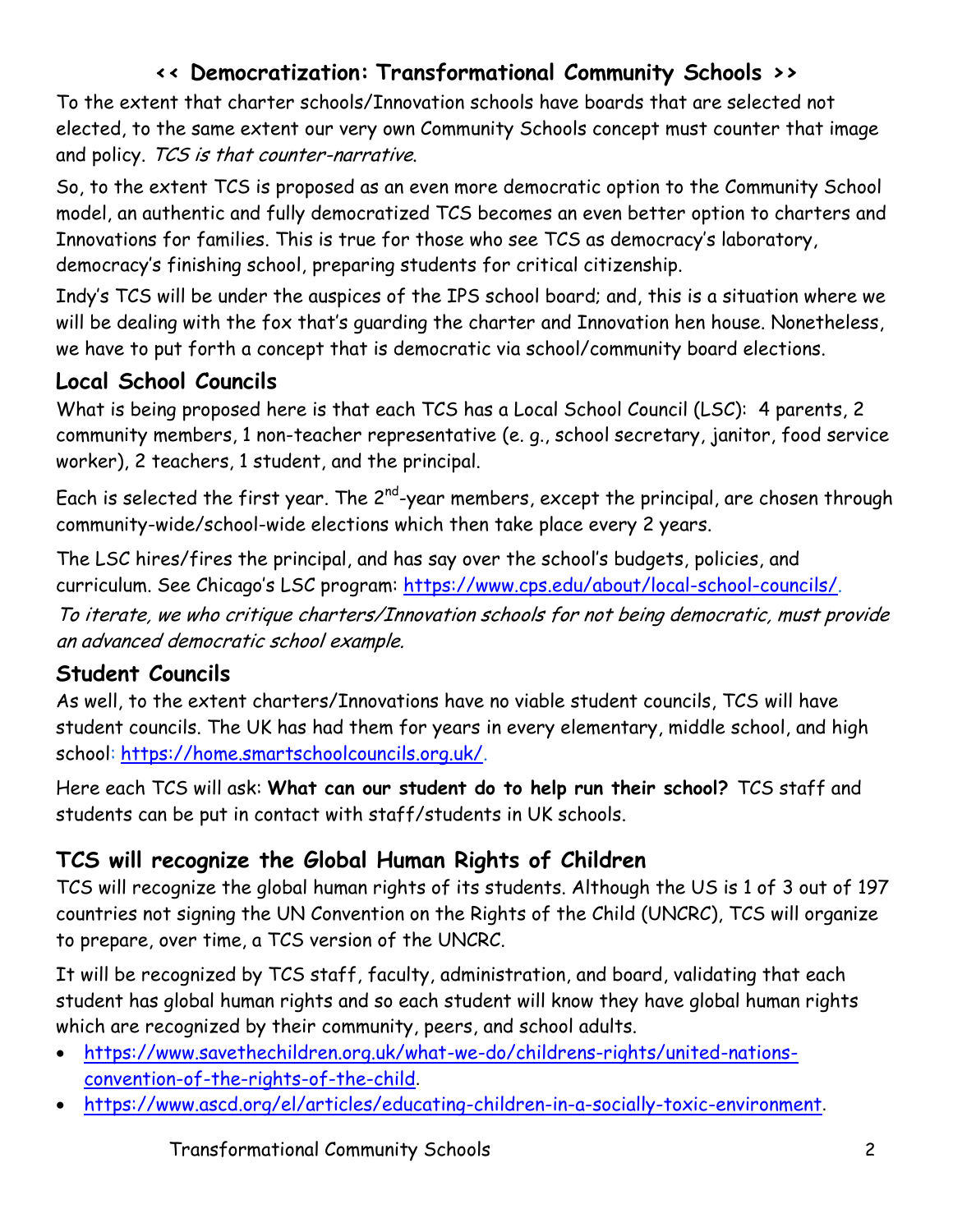**Civic Literacy: Education for Critical Citizenship and IDOE's civics standards** Cui bono. Who benefits when TCS students do not learn the American political system and how it works by being able to practice citizenship in their own public schools? This will take analyzing and adapting [IDOE's middle school civics standards.](https://www.in.gov/doe/about/news/indiana-board-of-education-approves-indianas-new-science-and-middle-school-civics-standards/)

In light of this, grade 6-12 TCS students will be taught [how to community organize.](http://vorcreatex.com/wp-content/uploads/2020/08/Community-Organizing-Advancing-the-Black-Agenda-for-Indianapolis-by-training-youth-how-to-community-organize.pdf) To enrich community activism, TCS curriculum will [combine rites of passage and citizenship education.](https://vorcreatex.com/wp-content/uploads/2012/06/Reinvent-adolescence-Combine-rites-of-passage-and-citizenship-education.pdf)

Literacy and numeracy are each fundamental for participation in our community, but so is the knowledge and capacity of citizens to make sense of their democratic society. Since the democratic way of life is built upon opportunities to learn what it is about and practice how it might be led, civic literacy is the capacity of students to experience democracy. Analyze this: [Civic Literacy: Education for Critical Citizenship](http://vorcreatex.com/wp-content/uploads/2022/05/Civic-Literacy-Education-for-Critical-Citizenship.pdf).

### **1 st Amendment Schools: Helping students be active citizens in their schools**

The notion students should learn more about the Bill of Rights and the First Amendment is not new. What is new is education where student actually practice, in their classrooms and schools, the 5 Freedoms: speech, assembly, press, religion, and petition for grievances. See information here: [First Amendment Schools.](http://vorcreatex.com/wp-content/uploads/2012/08/First-Amendment-Schools-Helping-students-be-active-citizens-while-in-their-schools.pdf) TCS will be First Amendment schools.

#### **<< Decolonization of the Community Schools concept >>**

Not a lot is here because it's already explained above in the paper: [http://vorcreatex.com/wp](http://vorcreatex.com/wp-content/uploads/2019/03/Transformational-Community-Schools.pdf)[content/uploads/2019/03/Transformational-Community-Schools.pdf.](http://vorcreatex.com/wp-content/uploads/2019/03/Transformational-Community-Schools.pdf) In summary then, in order to promote sustainability via self-sufficiency and self-reliance, those professionals and providers who work in a community school, will from the beginning of their employment, strive to work themselves out of a job by finding someone in the school or community to eventually take their place. This way the community school stays truly community-driven**.**

#### **Naptown's colonial mindset**

"For a span of my memory this has been a city of opposing wills, two faces firmly set toward different directions—one covertly determined to maintain the status quo, to continually block any access to power, or to parity; **the other advocating an active morality and its right to inclusion as an equal entity rather than a colonized one** [emphasis added]. This has been a city of perpetual confrontation, however cloaked, between the powerless and those who influence, control, and engineer the city's movement in the inexorable and often ruthless march toward greatness." • Nari Evans on Indianapolis, Clarity as Concept

#### **A model to follow: Roses in Concrete Community School in Oakland, CA**

Fortunately, there is a challenge to the inherent colonial mindset of Naptown; it is the Roses in Concrete Community School that is located in Oakland, CA. Learn more here: [https://vimeo.com/123746757?gclid=Cj0KCQjwvLOTBhCJARIsACVldV0ZboFqH7YaHlFXrnifPg](https://vimeo.com/123746757?gclid=Cj0KCQjwvLOTBhCJARIsACVldV0ZboFqH7YaHlFXrnifPg70gNuFWaeaH4HuOgJvQQ0urBJ-eatV9M0aAokMEALw_wcB) [70gNuFWaeaH4HuOgJvQQ0urBJ-eatV9M0aAokMEALw\\_wcB](https://vimeo.com/123746757?gclid=Cj0KCQjwvLOTBhCJARIsACVldV0ZboFqH7YaHlFXrnifPg70gNuFWaeaH4HuOgJvQQ0urBJ-eatV9M0aAokMEALw_wcB).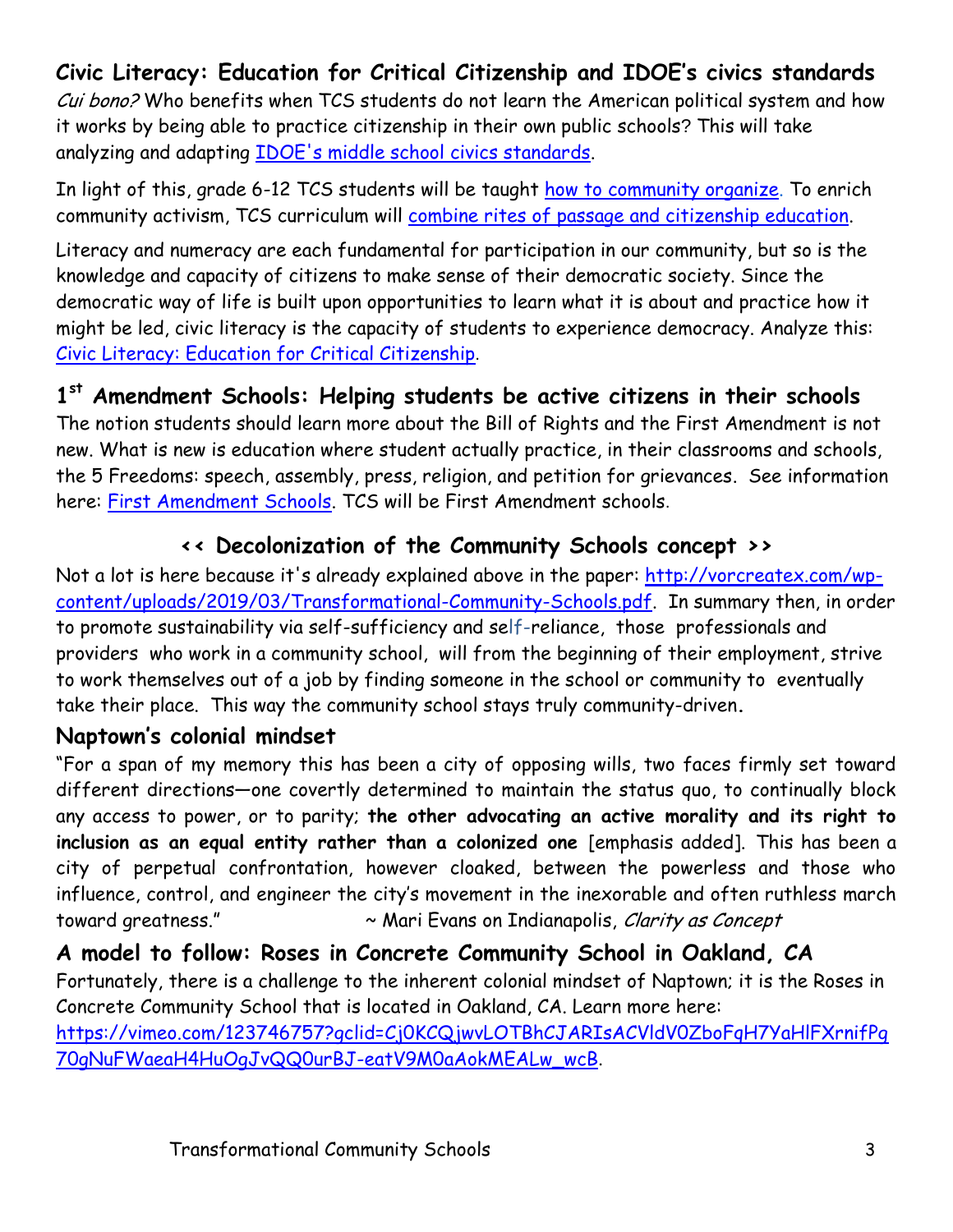Here is an analysis of the school: "Seeding Transformation for Seven Generations: A Case Study of Roses in Concrete Community School." See even more here[:](https://escholarship.org/uc/item/9sh0f94h) <https://escholarship.org/uc/item/9sh0f94h>.

# **Decolonizing Special Education, Pt. I Special Education and charters**

It is well known and discussed that charter schools, in particular, have important issues [\(https://in.chalkbeat.org/2019/3/22/21107116/these-charter-schools-could-soon-turn-to-ips](https://in.chalkbeat.org/2019/3/22/21107116/these-charter-schools-could-soon-turn-to-ips-for-help-with-special-education)[for-help-with-special-education\)](https://in.chalkbeat.org/2019/3/22/21107116/these-charter-schools-could-soon-turn-to-ips-for-help-with-special-education) with meeting the needs of special education students and their families. Thus, charters are seen as unwelcoming. Yet, this is most likely not because charter school people dislike special ed children and their families. You see, in the business/marketdriven atmosphere of charters, it's just not "profitable" to get involved.

So, to the extent that charter schools are not welcoming to special ed students and their families, to that same extent TCS will be particularly welcoming. In fact, TCS will take this to the next level and decolonize the concept of special education.

What is mentioned here will be basically easy to understand for us Hoosiers because in 1907 Indiana passed the world's first eugenics law practically legalizing white supremacy. What the eugenics law did was to basically make it legal to sterilize the "unfit." The law also promoted the propagation of the "fit." What this did was to create the world of "normalcy." It followed then that normalcy created "disability" and the "differon" and consequently special education.

## **Decolonizing Special Education, Pt. II There is no disability without normalcy**

"The problem's not the student with learning disabilities; it's the way normalcy is constructed to create the 'problem' of the learning disabled child."

~ reworded from L. Davis, "Constructing Normalcy"

What TCS will do to decolonize this eugenics concept of disability is take the Individualized Education Plan (IEP) and advance it to a Strength-Based Learning Plan (S-BLP). Here normalcy (aka, standardization) would not be the only goal of the plan; self-actualization will also be the purpose of the S-BLP.

Special ed students would be helped to meet state standards for their age/grade level, working on what they need to do to make them "normal" by IEP standards. Under the S-BLP concept, differences would be the norm. Here, special ed students would also develop their strengths: what makes them unique, using their talents, interests, and passions--that in many cases are not a part of the IDOE curriculum or standards.

Learn more of the details here: "In 1907 Hoosiers legalized normalcy. In 2017 Hoosiers discredited and abounded normalcy": [http://vorcreatex.com/wp-content/uploads/2022/05/In-](http://vorcreatex.com/wp-content/uploads/2022/05/In-1907-Hoosiers-legalized-normalcy-In-2017-Hoosiers-discredited-and-abandoned-normalcy.pdf)[1907-Hoosiers-legalized-normalcy-In-2017-Hoosiers-discredited-and-abandoned-normalcy.pdf.](http://vorcreatex.com/wp-content/uploads/2022/05/In-1907-Hoosiers-legalized-normalcy-In-2017-Hoosiers-discredited-and-abandoned-normalcy.pdf)

Also, see how normalizing difference is a way to reduce violence as it validates the differon, self-actualization and social-actualization, and helps meet our human need for recognition: [http://vorcreatex.com/wp-content/uploads/2016/07/bullying-and-the-differon-accepting](http://vorcreatex.com/wp-content/uploads/2016/07/bullying-and-the-differon-accepting-difference-as-a-way-to-reduce-violence.pdf)[difference-as-a-way-to-reduce-violence.pdf.](http://vorcreatex.com/wp-content/uploads/2016/07/bullying-and-the-differon-accepting-difference-as-a-way-to-reduce-violence.pdf)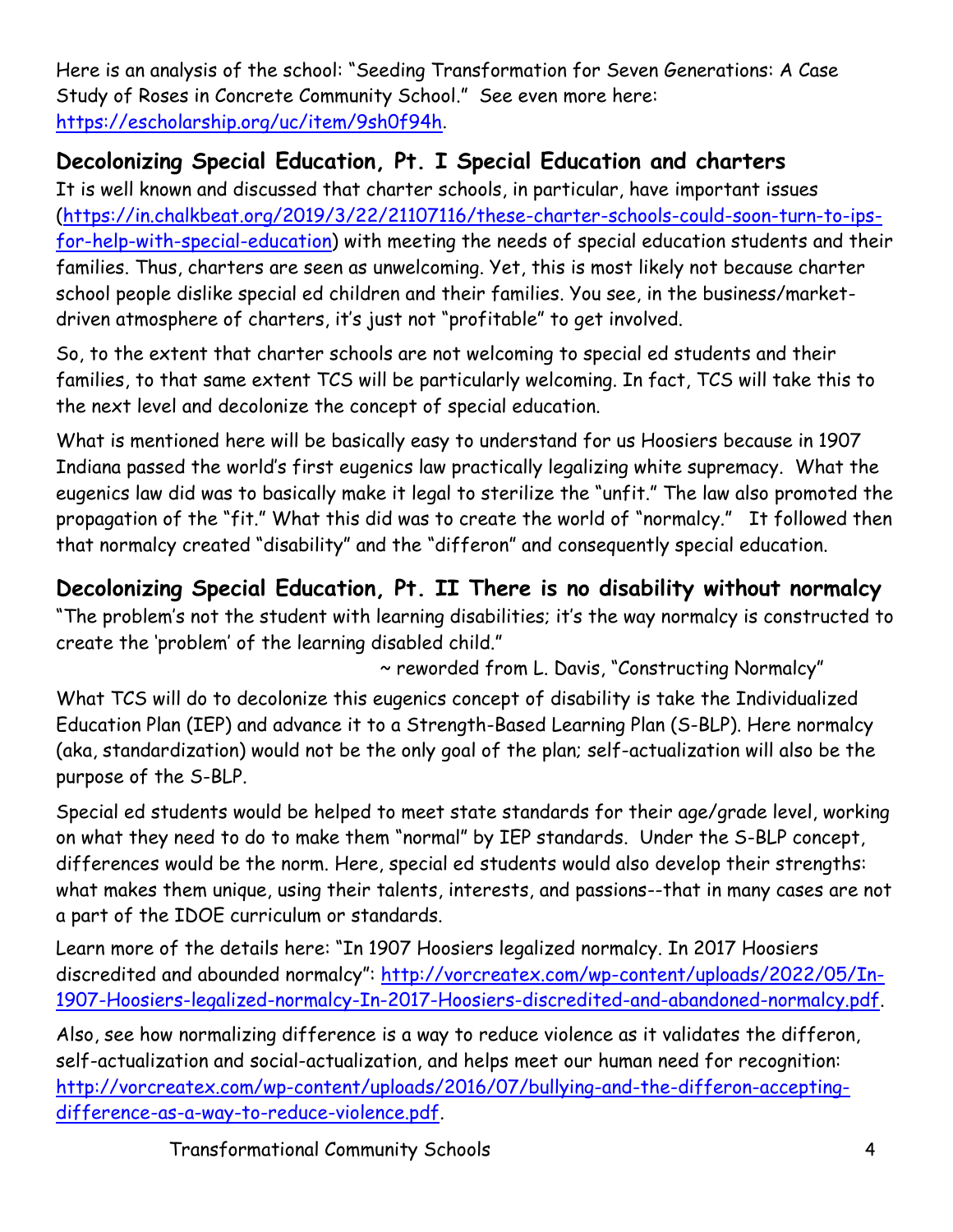## **Transformational Community Schools: Places to contest/eradicate inequalities**

TCSs will combine student voice with community change and empowerment:

- 5 Strategies to Integrate Civil Discourse and Civic Action in Schools [https://www.ascd.org/blogs/5-strategies-to-integrate-civil-discourse-and-civic-action-in](https://www.ascd.org/blogs/5-strategies-to-integrate-civil-discourse-and-civic-action-in-schools/)[schools/](https://www.ascd.org/blogs/5-strategies-to-integrate-civil-discourse-and-civic-action-in-schools/)
- From community service to community change: Urban students transforming their neighborhoods

[http://vorcreatex.com/wp-content/uploads/2012/08/Serve-the-community-or-change-the](http://vorcreatex.com/wp-content/uploads/2012/08/Serve-the-community-or-change-the-community.pdf)[community.pdf](http://vorcreatex.com/wp-content/uploads/2012/08/Serve-the-community-or-change-the-community.pdf)

 Student voice or student action? Important decisions for our Indianapolis schools and neighborhoods

[http://vorcreatex.com/wp-content/uploads/2012/08/Student-voice-or-student-action-in-](http://vorcreatex.com/wp-content/uploads/2012/08/Student-voice-or-student-action-in-Indianapolis.pdf)[Indianapolis.pdf](http://vorcreatex.com/wp-content/uploads/2012/08/Student-voice-or-student-action-in-Indianapolis.pdf)

## **An anti-poverty curriculum: Getting out of poverty or getting rid of it**

In general, many community schools are located in pockets of poverty: urban economic deserts. The term food desert is not used here because food deserts are actually economic deserts.

Currently, many schools located in these economic deserts are under the influence of the "going to college culture," a culture that inherently avoids discussions around poverty. Here the students are engineered to think the purpose of their school is to get them out of poverty instead of getting rid of poverty:

- [http://vorcreatex.com/wp-content/uploads/2021/08/Poverty-Rising-out-of-poverty-or](http://vorcreatex.com/wp-content/uploads/2021/08/Poverty-Rising-out-of-poverty-or-getting-rid-of-it.pdf)[getting-rid-of-it.pdf](http://vorcreatex.com/wp-content/uploads/2021/08/Poverty-Rising-out-of-poverty-or-getting-rid-of-it.pdf).
- Moving beyond structural determinism: Urban schools as places to contest and eradicate inequalities

[http://vorcreatex.com/wp-content/uploads/2012/11/Urban-schools-as-sites-to-contest](http://vorcreatex.com/wp-content/uploads/2012/11/Urban-schools-as-sites-to-contest-inequalities.pdf)[inequalities.pdf](http://vorcreatex.com/wp-content/uploads/2012/11/Urban-schools-as-sites-to-contest-inequalities.pdf)

 A comprehensive vision for urban school transformation [http://vorcreatex.com/wp-content/uploads/2012/11/BLPI-Urban-school-transformation-A](http://vorcreatex.com/wp-content/uploads/2012/11/BLPI-Urban-school-transformation-A-comprehensive-vision.pdf)[comprehensive-vision.pdf](http://vorcreatex.com/wp-content/uploads/2012/11/BLPI-Urban-school-transformation-A-comprehensive-vision.pdf).

Read about the limitations of a "college going" culture: a middle-class ideology which ignores poverty and the other pertinent problems many IPS students face constantly in their neighborhoods:

 [http://vorcreatex.com/wp-content/uploads/2020/06/The-limitations-of-a-going-to-college](http://vorcreatex.com/wp-content/uploads/2020/06/The-limitations-of-a-going-to-college-culture-in-schools-A-middle-class-ideology-which-ignores-poverty.pdf)[culture-in-schools-A-middle-class-ideology-which-ignores-poverty.pdf](http://vorcreatex.com/wp-content/uploads/2020/06/The-limitations-of-a-going-to-college-culture-in-schools-A-middle-class-ideology-which-ignores-poverty.pdf).

#### **How the anti-poverty curriculum will work**

TCS will be sites for social-economic justice. Instead of TCS classrooms having various college pennants over their door ways as a means to get students to go to college, these entrances will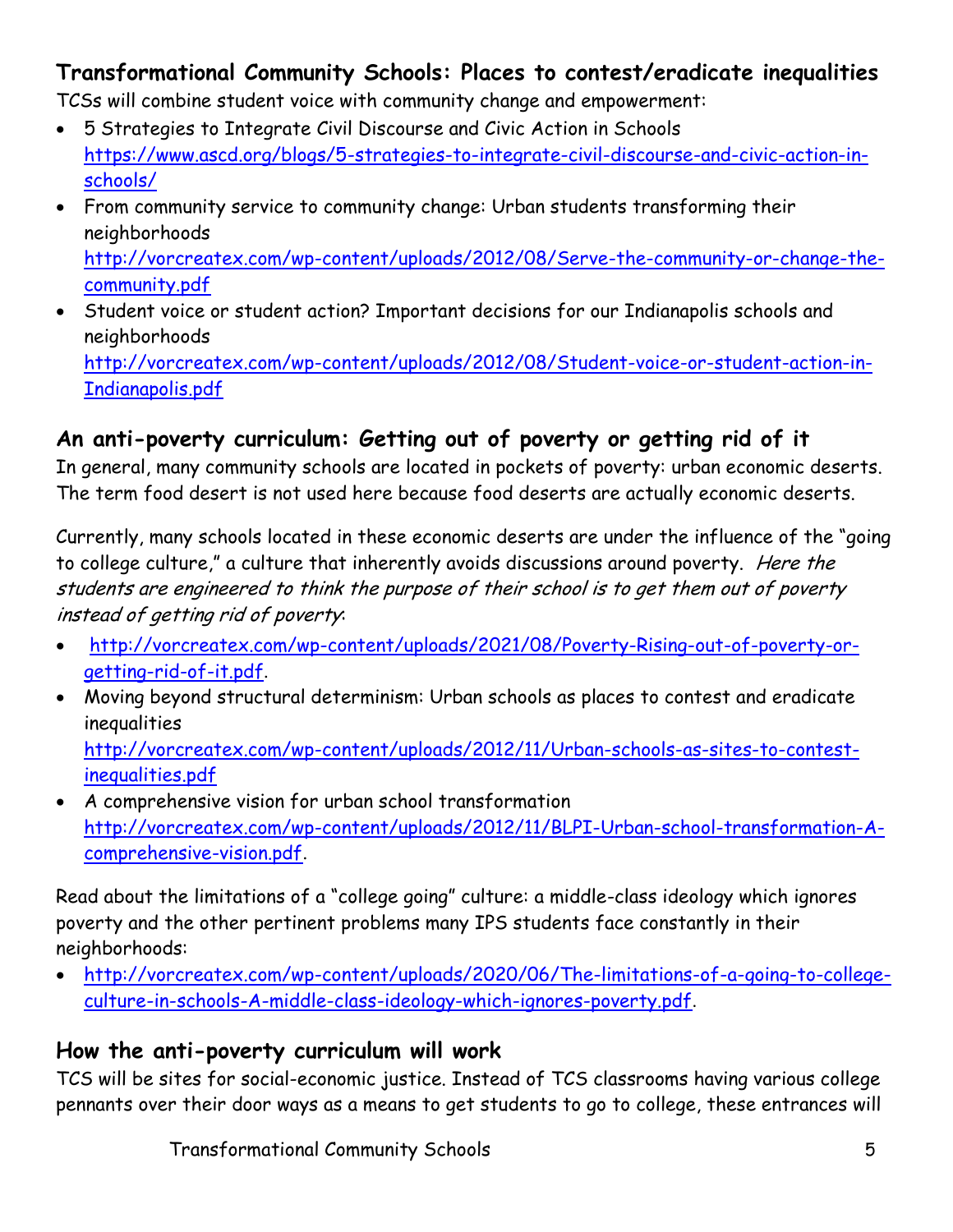have the words of the various social toxins students, their families and neighborhoods face on a daily basis: unemployment, housing, mental health, police relations, gangs, poverty, child care: [https://vorcreatex.com/wp-content/uploads/2020/06/Urban-conditions-and-social-toxins](https://vorcreatex.com/wp-content/uploads/2020/06/Urban-conditions-and-social-toxins-chart-From-radical-healing-to-wellness.pdf)[chart-From-radical-healing-to-wellness.pdf.](https://vorcreatex.com/wp-content/uploads/2020/06/Urban-conditions-and-social-toxins-chart-From-radical-healing-to-wellness.pdf)

Each classroom will be the center of efforts to study and come up with solutions to the community problem for which their classroom is responsible. Students will use all the higher order thinking skills, meets state standards, and be prepared for career, college, and critical citizenship--all while solving community problems.

This is generational. At the end of the school year when students have to go to a different home room or grade level, students new to the situation will start the nest semester where the other students left off in their work. Now students know why what they're learning and doing is so important: the long-range goal is to eradicate the social toxins from their community.

- <https://www.kodable.com/learn/problem-solving-skills-for-kids/>
- <https://www.edutopia.org/practice/real-world-problem-solving-project-based-solutions>
- <https://www.sessionlab.com/blog/problem-solving-techniques>

**What's a high quality education for TCS students? An education for liberation** What is a high quality education for students at TCS located in our multi-racial, multi-cultural,

multi-linguistic society? This internationally recognized paper explains what this means: https://www.researchgate.net/publication/317098285 What is a high quality education for [\\_urban\\_students\\_Education\\_for\\_Liberation\\_Education\\_as\\_the\\_practice\\_of\\_freedom.](https://www.researchgate.net/publication/317098285_What_is_a_high_quality_education_for_urban_students_Education_for_Liberation_Education_as_the_practice_of_freedom) As of April 2022, the analysis with commentary has some 764 reads from 49 countries plus the US.

#### **An education for liberation and school discipline**

Not all school discipline issues extend from oppositional behavior. Disruptive behavior can be resistance to colonization--assimilation into the mainstream:

[http://vorcreatex.com/wp-content/uploads/2020/01/Reexamining-Resistance-as-Oppositional-](http://vorcreatex.com/wp-content/uploads/2020/01/Reexamining-Resistance-as-Oppositional-Behavior-The-Nation-of-Islam-and-the-Creation-of-a-Black-Achievement-Ideology.pdf)[Behavior-The-Nation-of-Islam-and-the-Creation-of-a-Black-Achievement-Ideology.pdf.](http://vorcreatex.com/wp-content/uploads/2020/01/Reexamining-Resistance-as-Oppositional-Behavior-The-Nation-of-Islam-and-the-Creation-of-a-Black-Achievement-Ideology.pdf)

"Why would marginalized students be discipline problems in schools trying to liberate them?"

Also, it's vital to appreciate just what TCS have to do to work for both disengaged students and critically conscious teachers. Read: [http://vorcreatex.com/wp-content/uploads/2012/11/Resisters-](http://vorcreatex.com/wp-content/uploads/2012/11/Resisters-Rejectors-and-Ridas-How-to-make-urban-schools-work-for-disengaged-students-and-critically-conscious-teachers.pdf)[Rejectors-and-Ridas-How-to-make-urban-schools-work-for-disengaged-students-and-critically](http://vorcreatex.com/wp-content/uploads/2012/11/Resisters-Rejectors-and-Ridas-How-to-make-urban-schools-work-for-disengaged-students-and-critically-conscious-teachers.pdf)[conscious-teachers.pdf.](http://vorcreatex.com/wp-content/uploads/2012/11/Resisters-Rejectors-and-Ridas-How-to-make-urban-schools-work-for-disengaged-students-and-critically-conscious-teachers.pdf)

### **Adding the political to the social, emotional, physical, and cognitive needs of the whole African American child**

This counter-narrative to the Charter/Innovation school model asserts that schools are political sites. Going to school for some students is a political act—truly, an existential act.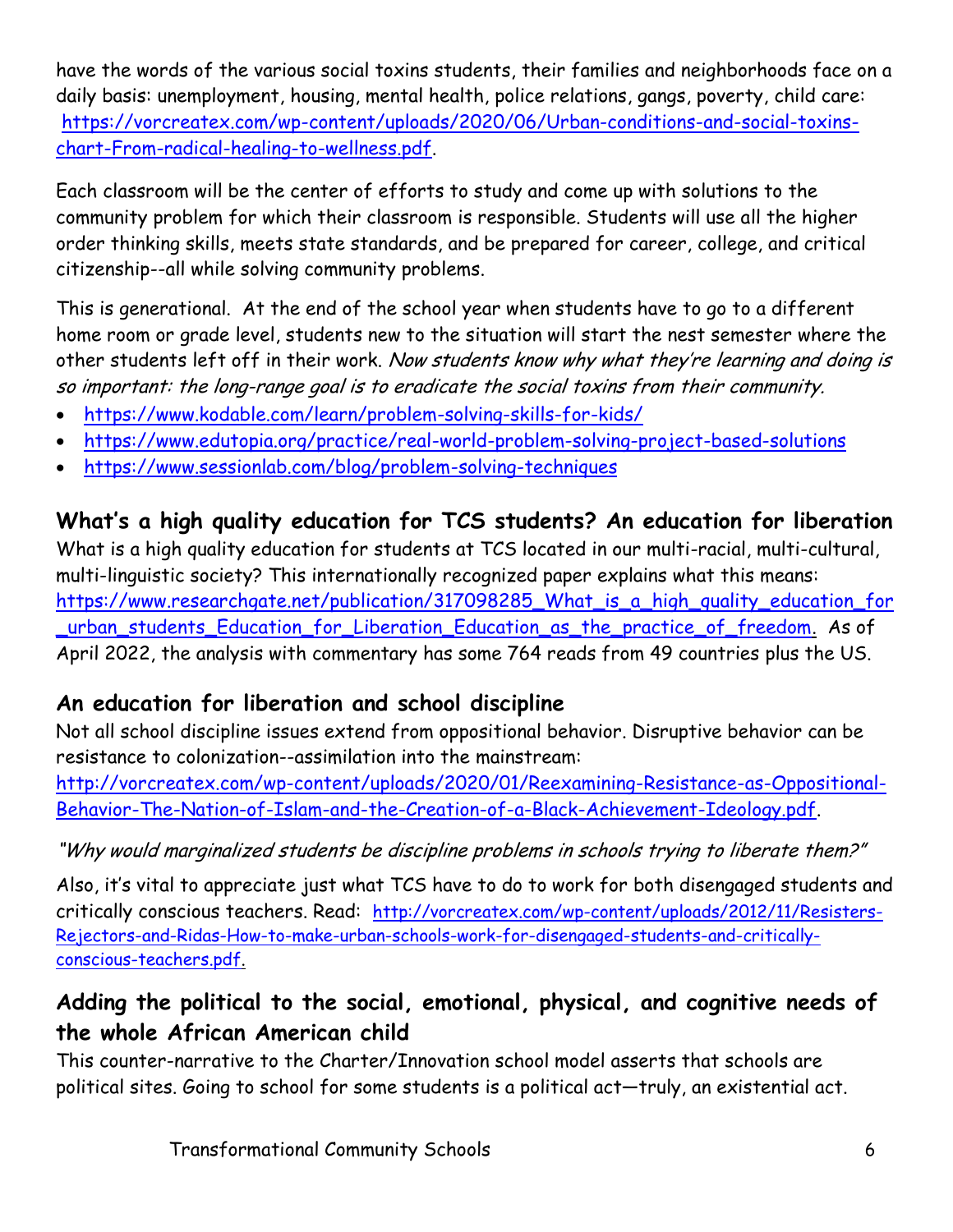Standardized testing and the concept of disability are political concepts and have nothing to do with education. These two concepts simply sort and rank students based on normalcy.

Thus, TCS will advance the whole child concept by adding political to the social, emotional, physical, and cognitive needs of the whole Black American child. See: The Black & Latino Policy [Institute Report: The 3rd Annual Indiana Whole Child Summit.](http://vorcreatex.com/wp-content/uploads/2021/03/A-A-Black-Latino-Policy-Institute-Report-The-3rd-Annual-Whole-Child-Summit-February-24-2021.pdf)

The current educational politics of "grit" shows courage and resolve are vital, yet [students must](https://vorcreatex.com/wp-content/uploads/2022/06/The-Power-of-Student-Agency-Looking-Beyond-Grit-to-Close-the-Opportunity-Gap.pdf)  [have the power of agency too.](https://vorcreatex.com/wp-content/uploads/2022/06/The-Power-of-Student-Agency-Looking-Beyond-Grit-to-Close-the-Opportunity-Gap.pdf) Grit can hide systems of power rather than the transformational and disruptive potential of agency needed to navigate systemic barriers while also critiquing them. Therefore, TCS will dismantle ideologies that suggest merit and hard work will always lead to success. TCS students will not just put up with, but practice eradicating social toxins.

# **Critical Self-awareness: Ethnic studies and academic and social success**

It's hard to advance academically and socially in education if you don't know who you are. Ethnic Studies is a 1-semester IDOE history /sociology course emphasizing the perspectives of minority groups while allowing students from all backgrounds to better understand and appreciate how race, culture and ethnicity, and identity contribute to their experiences. See:

- [https://in.chalkbeat.org/2018/8/8/21105458/how-indiana-s-new-approach-to-ethnic](https://in.chalkbeat.org/2018/8/8/21105458/how-indiana-s-new-approach-to-ethnic-studies-goes-beyond-slavery-and-stereotypes)[studies-goes-beyond-slavery-and-stereotypes.](https://in.chalkbeat.org/2018/8/8/21105458/how-indiana-s-new-approach-to-ethnic-studies-goes-beyond-slavery-and-stereotypes) See more on Black studies, also labor studies:
- [https://thehistoricjourney.org/wp-content/uploads/2018/02/THJ-10-09-17-pgs-1-36.pdf,](https://thehistoricjourney.org/wp-content/uploads/2018/02/THJ-10-09-17-pgs-1-36.pdf)
- [https://vorcreatex.com/wp-content/uploads/2019/09/SEW-CTF-Keeping-urban-students](https://vorcreatex.com/wp-content/uploads/2019/09/SEW-CTF-Keeping-urban-students-in-school-Adding-a-history-of-labor-course-to-the-curriculum.pdf)[in-school-Adding-a-history-of-labor-course-to-the-curriculum.pdf.](https://vorcreatex.com/wp-content/uploads/2019/09/SEW-CTF-Keeping-urban-students-in-school-Adding-a-history-of-labor-course-to-the-curriculum.pdf)

## **TCS's teaching will be culturally relevant and sustaining, and include hip hop**

If TCS are to have culturally competent teachers, curriculum, and pedagogy, then along with Indy's African American, Latino, white urban working-class cultures, global youth culture (bka "hip hop") must become one of the cultures taken into account in the school and classroom. Learn more here: [Cultural Competency: Global youth culture.](http://vorcreatex.com/wp-content/uploads/2012/11/Cultural-Competency-global-youth-culture.pdf)

View the hip hop [version of Maslow's Hierarchy of Human Needs.](http://vorcreatex.com/wp-content/uploads/2022/02/Hip-Hops-Hierarchy-of-Needs.pdf)

Culturally Sustaining Pedagogy: [http://vorcreatex.com/wp-content/uploads/2016/03/Culturally-](http://vorcreatex.com/wp-content/uploads/2016/03/Culturally-Sustaining-Pedagogy-Advancing-culturally-relevant-teaching.pdf)[Sustaining-Pedagogy-Advancing-culturally-relevant-teaching.pdf](http://vorcreatex.com/wp-content/uploads/2016/03/Culturally-Sustaining-Pedagogy-Advancing-culturally-relevant-teaching.pdf)

## **Literacy at TCS: Learning how to read is a political act**

Whether it's admitted or not, our public schools are political sites. With IPS under the sway of neo-liberal corporate reform (privatization), education has a business-economic purpose to create workers. Its purpose is not self-discovery or critical citizenship. IPS high schools are career-oriented. There's no sustainability, social justice, or anti-poverty high schools.

"Whoever controls the schools controls the future." ~ Anonymous

Thus, IPS has 2 types of education, one for the working class and one for the powerful:

1. Domesticating Education: Leads to functional literacy, the kind that makes a person productive and dependable, but not troublesome. One learns to be a "good worker": wear the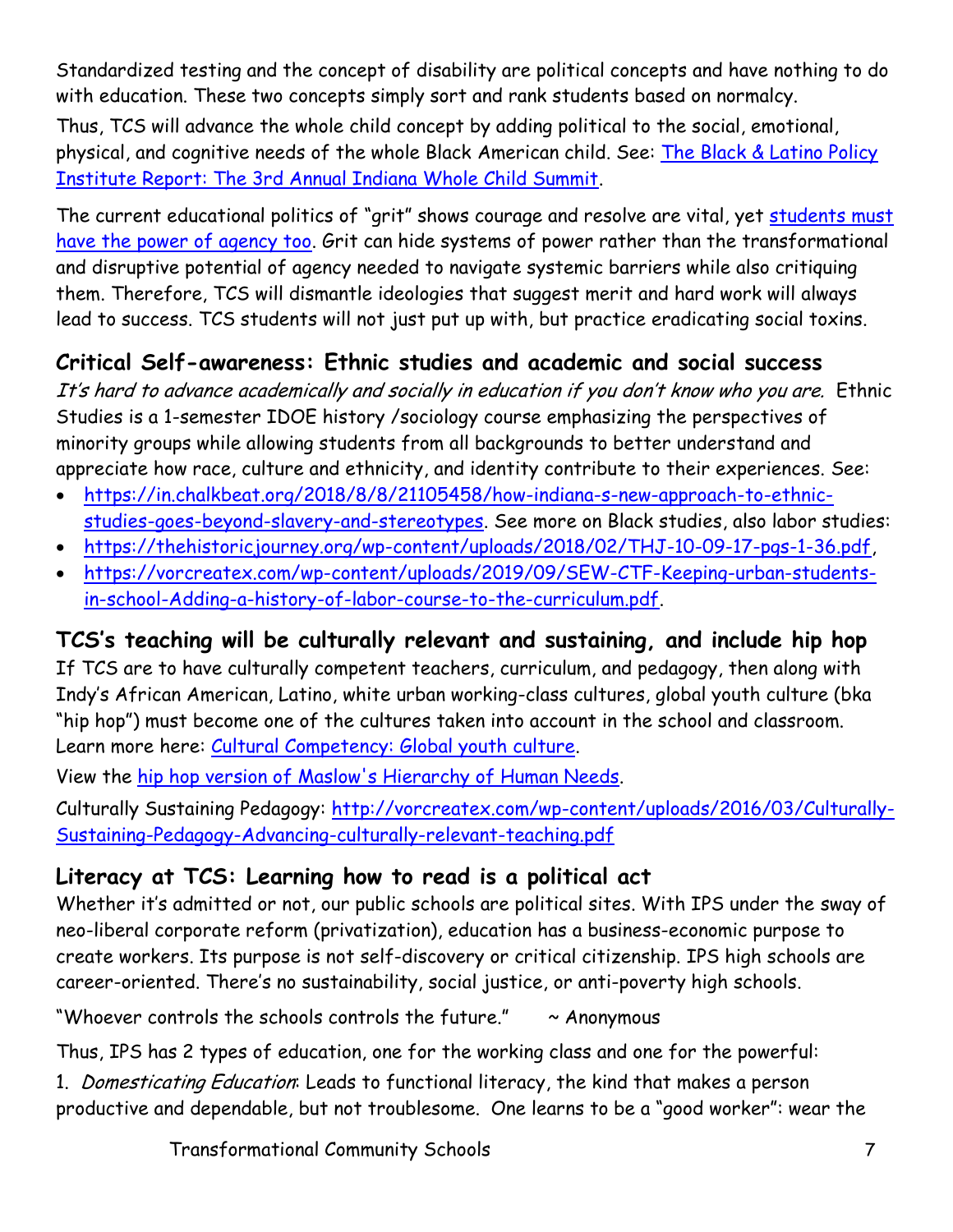company uniform properly, be to work on time, get along to get ahead, follow directions, and work hard to maintain their employer's profits.

2. Empowering Education: Leads to powerful literacy, the kind leading to power/authority. This enables one to know how to think for oneself. It helps to understand how the system works, how to critique and change it, and how to acquire power and authority in it

What is needed is making the purpose of literacy political for students on the margins. In fact, for African Americans, learning how to read is an existential act, and act of survival.

The book, Literacy with an Attitude: Educating Working-Class Children in Their Own Self-Interest [\(https://www.youtube.com/watch?v=laS1y4f\\_U2E\)](https://www.youtube.com/watch?v=laS1y4f_U2E) by Patrick Finn sees literacy as a political act. Here's what he says, "Literacy is a powerful right of citizenship." See more here: [Literacy with an Attitude: Educating working-class children in their own self-interest.](https://vorcreatex.com/wp-content/uploads/2022/05/Literacy-with-an-Attitude-Educating-working-class-children-in-their-own-self-interest.pdf)

**Literacy with an Attitude: Powerful, Functional, Critical, and Media Literacies** Powerful literacy leads to positions of power and authority. This is the type of empowering education and critical literacy skills the children of upper- and middle-class people receive.

Functional literacy is what working-class students get: the mere ability to meet the reading and writing demands daily life.

Critical literacy is the ability to read texts in an active, reflective manner in order to better understand power, inequality, and injustice in human relation-ships. Here songs, novels, conversations, pictures, movies, etc. are also considered texts: [http://vorcreatex.com/wp](http://vorcreatex.com/wp-content/uploads/2016/06/What-is-critical-literacy.pdf)[content/uploads/2016/06/What-is-critical-literacy.pdf.](http://vorcreatex.com/wp-content/uploads/2016/06/What-is-critical-literacy.pdf)

Media literacy can be defined as: how to read and write text; how to give and receive communications in all forms of the arts; how to discern, appreciate, and critique all forms of the arts, and commercial and political advertisements, and government communications including laws, policy, legislative and public events; how to evaluate teachers and how they teach; how to research and evaluate political, economic, social-cultural issues; and, how to present arguments and debate a variety of issues with other community members and elected officials: [Media](http://vorcreatex.com/wp-content/uploads/2016/06/Media-Literacy-as-the-4th-R-Engaging-all-students.pdf)  [Literacy as the 4th R: Engaging all students.](http://vorcreatex.com/wp-content/uploads/2016/06/Media-Literacy-as-the-4th-R-Engaging-all-students.pdf)

**The question of rigor vs. vigor for TCS Black American students: Which of the two approaches is more academically appropriate and culturally relevant?**  Charters are known for being market-driven, and thus competitive. In doing so, charters emphasize rigor—rigorous curriculum, study habits, testing schemes, etc. Yet, according to educator Augusta Mann, vigor is more culturally relevant to her, "Nine Recurring African American Cultural Themes": [http://vorcreatex.com/wp-content/uploads/2019/06/Contrasting](http://vorcreatex.com/wp-content/uploads/2019/06/Contrasting-the-relevance-of-rigor-vs.-vigor-to-African-American-cultural-themes.pdf)[the-relevance-of-rigor-vs.-vigor-to-African-American-cultural-themes.pdf.](http://vorcreatex.com/wp-content/uploads/2019/06/Contrasting-the-relevance-of-rigor-vs.-vigor-to-African-American-cultural-themes.pdf) The themes can also apply to family/community-oriented Latino and poor white communities which are not as individualistically-oriented as the American white middle class.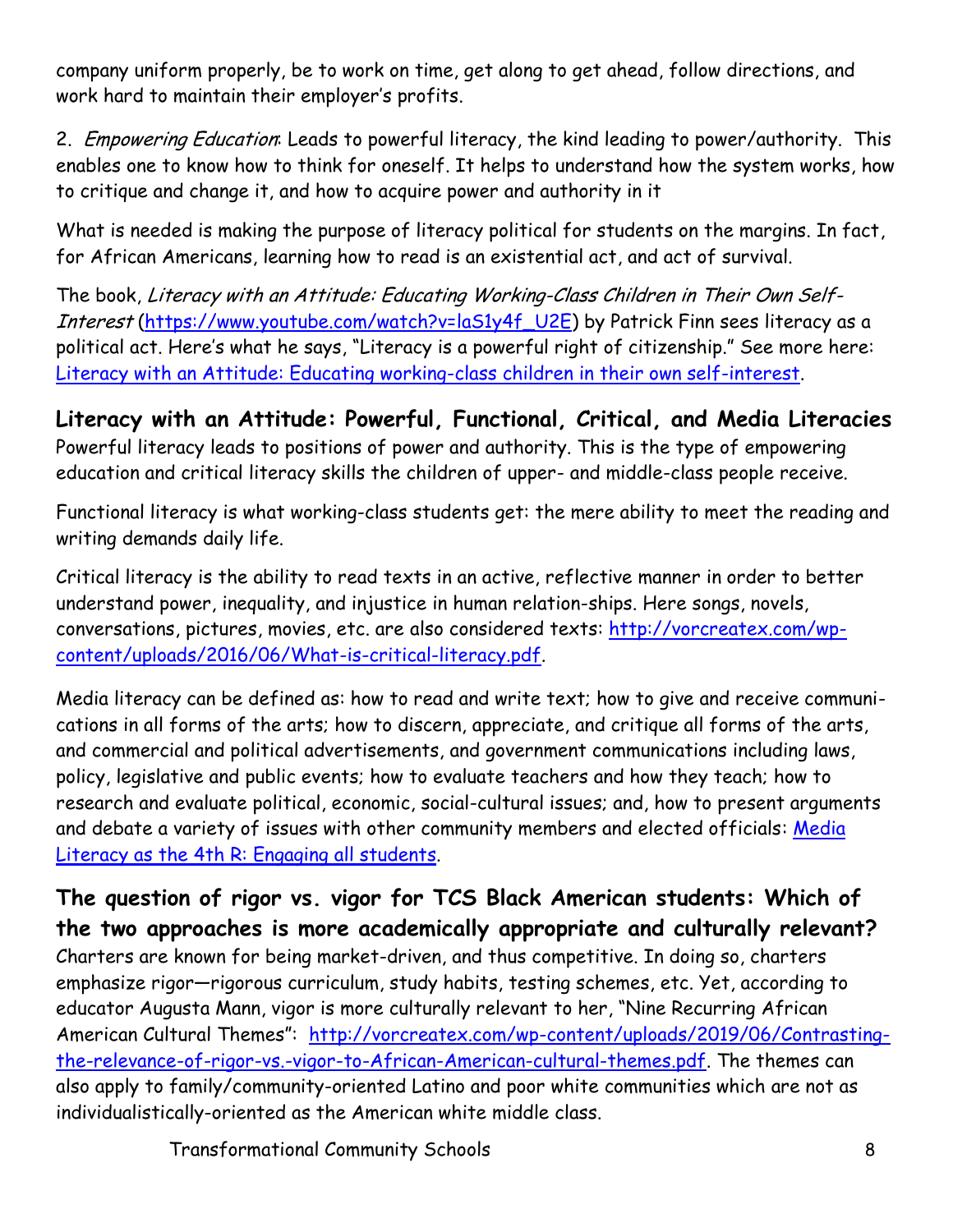#### **Why mandatory school uniforms won't improve IPS and student voice will**

Since 2007, IPS requires school uniforms. Charters require them. The case for uniforms centers on behavior and grades. Most township schools do not want uniforms. Why? Are township district students smarter and less oppositional?

Oddly, the success of IPS and charters can depend on following the research; yet, when it comes to school uniforms, there is no high quality peer–reviewed research supporting school uniforms. Now, there is lots and lots of anecdotal evidence, but no consistent research showing that when a student wears a uniform, their attendance and grades, and behavior improve. So, the question is what's really behind the IPS and the charter policy requiring students to have to wear a "costume" in order to get a free public education?

Perhaps it's because urban legends say school uniforms benefit the bottom line for districts and charters: the test scores and, dropout and grad rates of mainly urban districts with a majority of under-served students.

Requiring students to wear uniforms in fact can behaviorally, socially, and politically cleanse a district or charter of those students and families who most likely are nonconformist, and/or who are more likely to question authority.

#### If this is not enough, compulsory school uniforms reflect the dominator, not the partnership model of human sustainability.

All societies are patterned on either a dominator model—in which human hierarchies are ultimately backed by force or threat of force—or a partnership model, with variations in between.

A partnership with youth, not a one-way coercive top-down mandatory school uniform policy, reflects this enlightened and forward-looking global perspective in "School Uniforms: A 20th century response to 21st century challenges, Why mandatory school uniforms won't improve IPS and student voice will." Critique: [School Uniforms A 20th century](http://vorcreatex.com/wp-content/uploads/2012/11/School-Uniforms-A-20th-century-response-to-21st-century-challenges-Why-mandatory-school-uniforms-wont-improve-IPS-and-student-voice-will.pdf) response to 21st century [challenges: Why mandatory school uniforms won't improve IPS and student voice will.](http://vorcreatex.com/wp-content/uploads/2012/11/School-Uniforms-A-20th-century-response-to-21st-century-challenges-Why-mandatory-school-uniforms-wont-improve-IPS-and-student-voice-will.pdf)

"School Uniforms" asserts that compulsory school uniforms take the place of relationships. If teachers and administration had authentic relationships with students, uniforms would not be needed to control whatever the adults think uniforms control.

Student voice and authentic relationships are examples of a public school district or a charter that enables the great shift needed to sustain our society. This is a great shift:

- from competition to cooperation;
- from domination to democracy;
- from growth to sustainability; and,
- from assimilation to self-actualization.